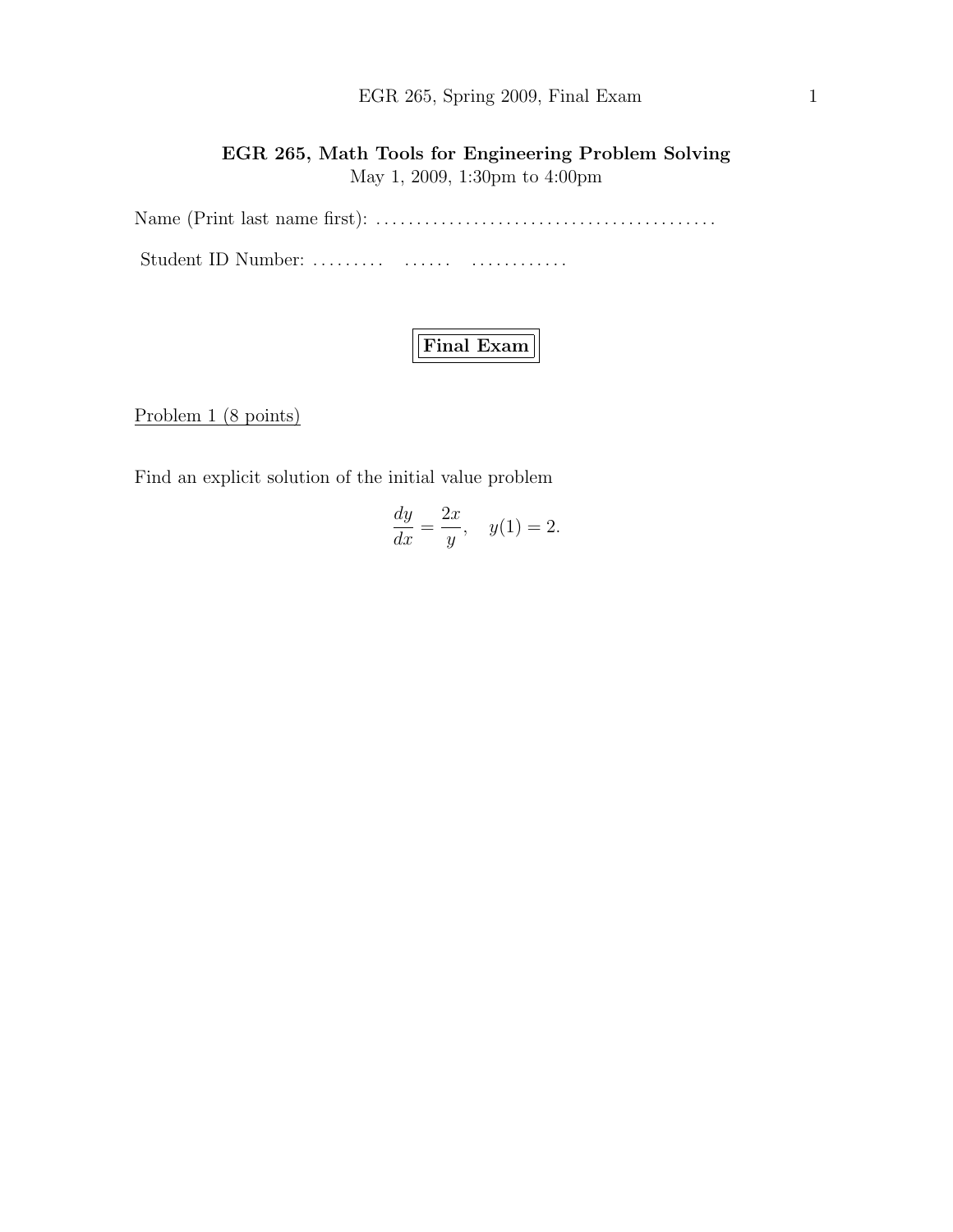Problem 2 (8 points)

A population of bacteria grows proportional to the number of bacteria present at time t. Suppose that the initial population is 100 and that the population after 2 hours has grown to 150.

(a) Find the growth rate k of the population.

(b) How long does it take the population to double in size?

Note: Write your answers in terms of natural logarithms, which do not need to be evaluated.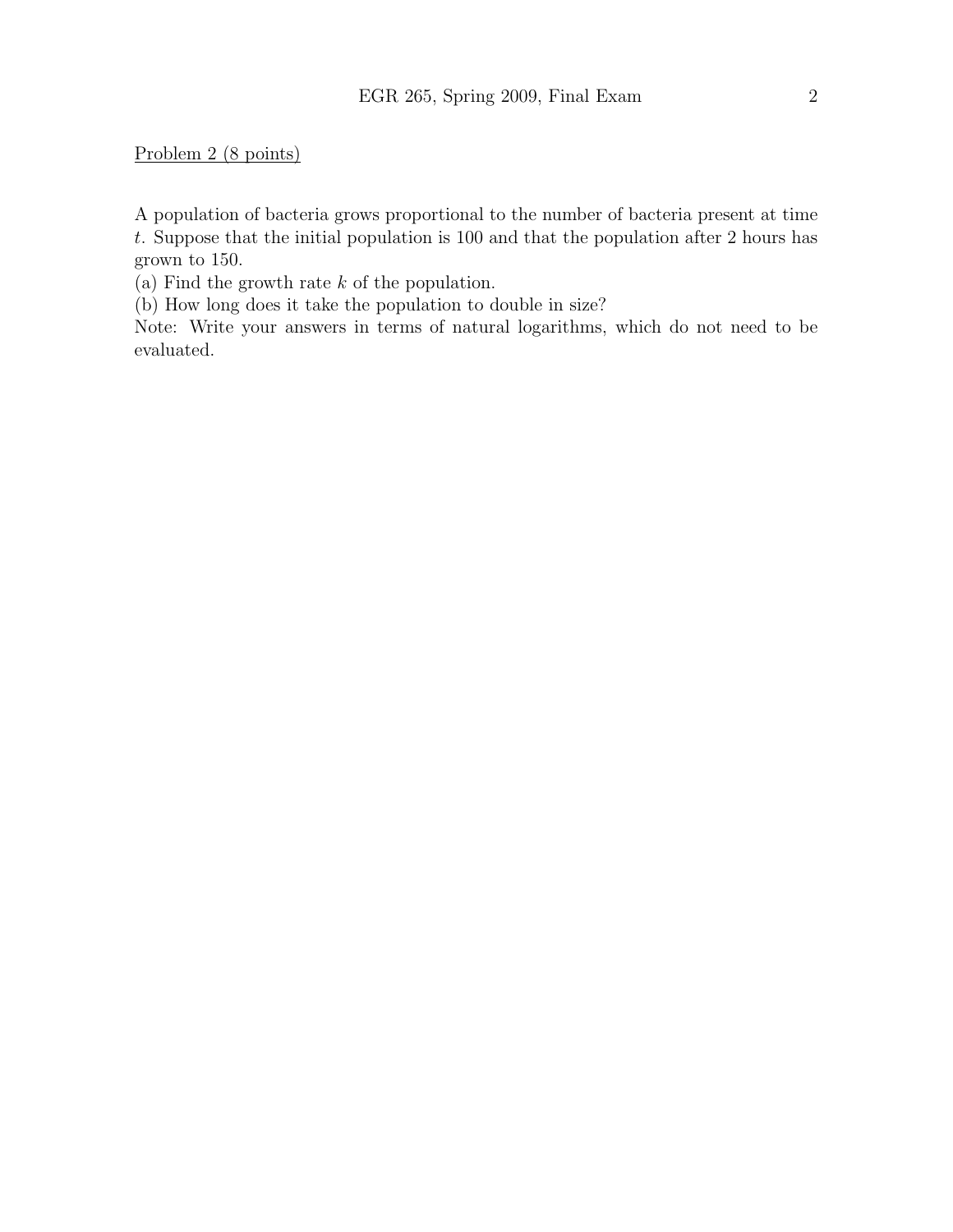### Problem 3 (14 points)

Consider the second order differential equation

$$
y'' - y' - 2y = \cos x + \sin x.
$$
 (1)

- (a) Find the general solution of the homogeneous equation corresponding to (1).
- (b) Find a particular solution of the inhomogeneous equation (1).
- (c) Solve the initial value problem given by (1) and initial conditions  $y(0) = 0, y'(0) = 0$ .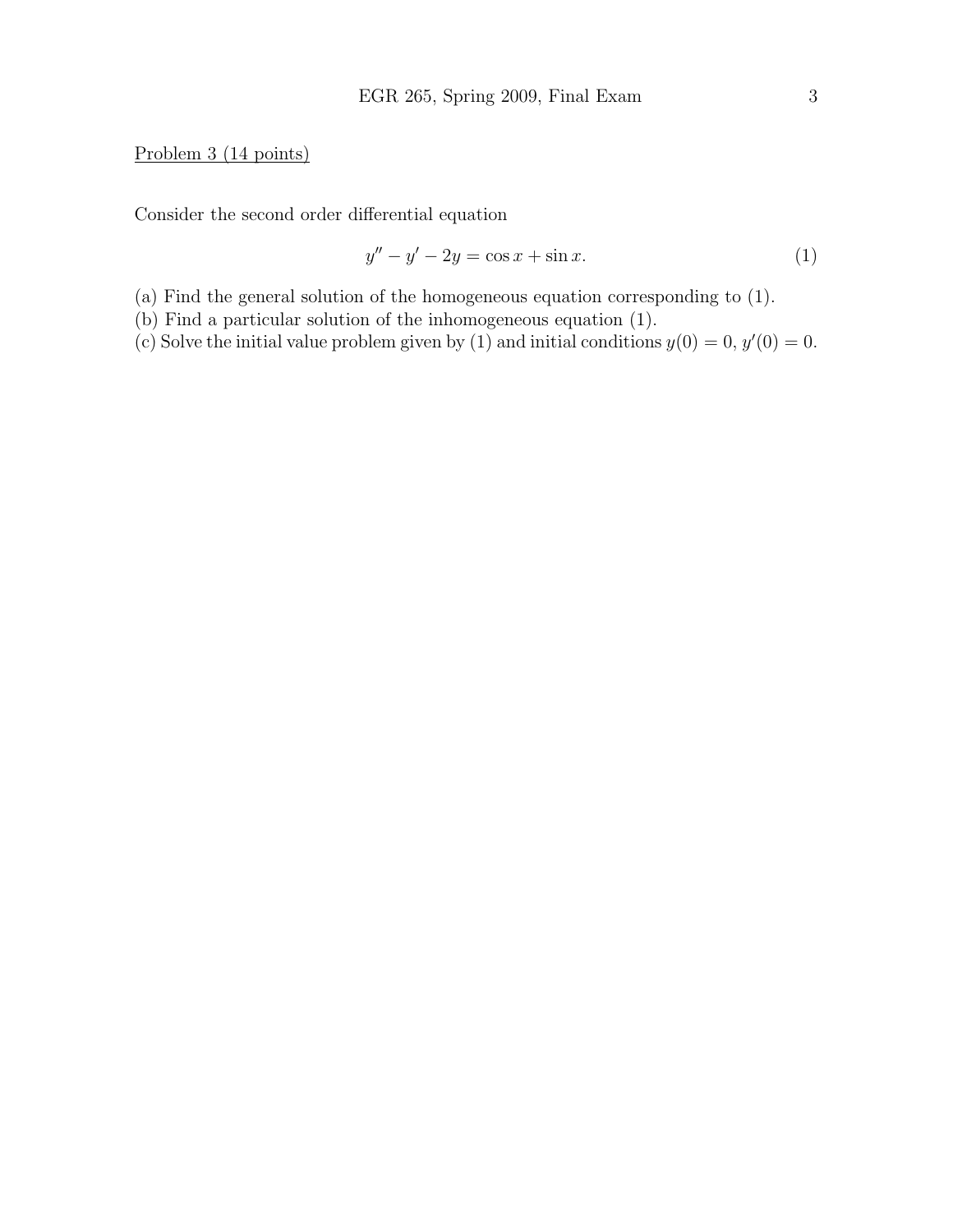Problem 4 (12 points)

A mass of 4 kg stretches a spring by 40 cm.

(a) Find the spring constant k, assuming that  $g = 10 \text{ m/s}^2$ .

(b) Find the equation of motion of the mass if it is released 10 cm above the equilibrium position at a downward velocity of 2 m/s.

(c) What is the amplitude at which the mass oscillates?

(d) How many full oscillations will the mass have completed in  $4\pi$  seconds?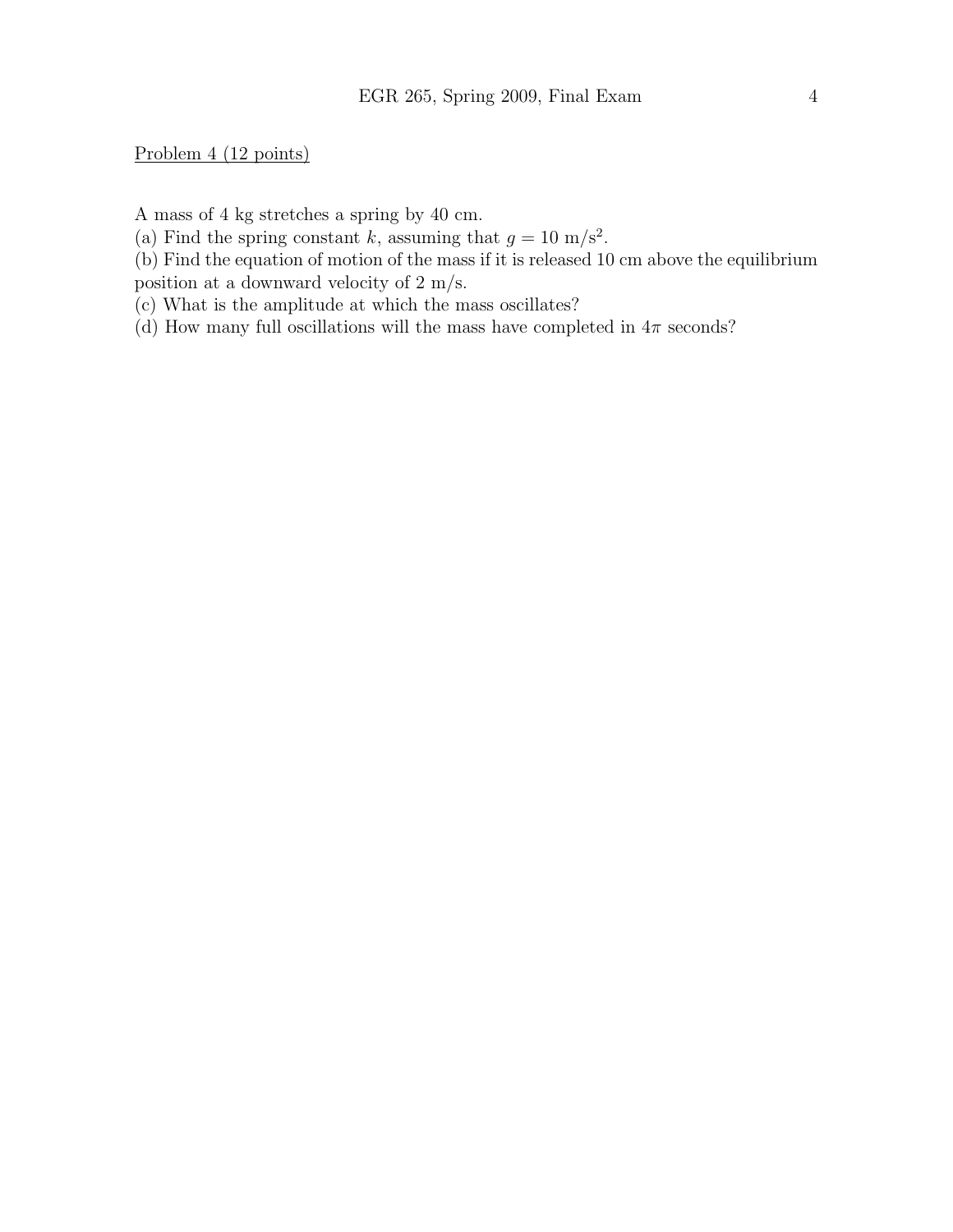Problem 5 (10 points)

(a) Find the gradient of  $f(x, y) = \frac{x+y}{x-y}$ .

(b) Evaluate the directional derivative of  $f(x, y)$  at the point  $(2, 1)$  in the direction of the vector  $\mathbf{i} - \mathbf{j}$ .

(c) Find a unit vector in the direction of steepest increase of  $f(x, y)$  at the point  $(2, 1)$ . Also find the rate of increase in this direction.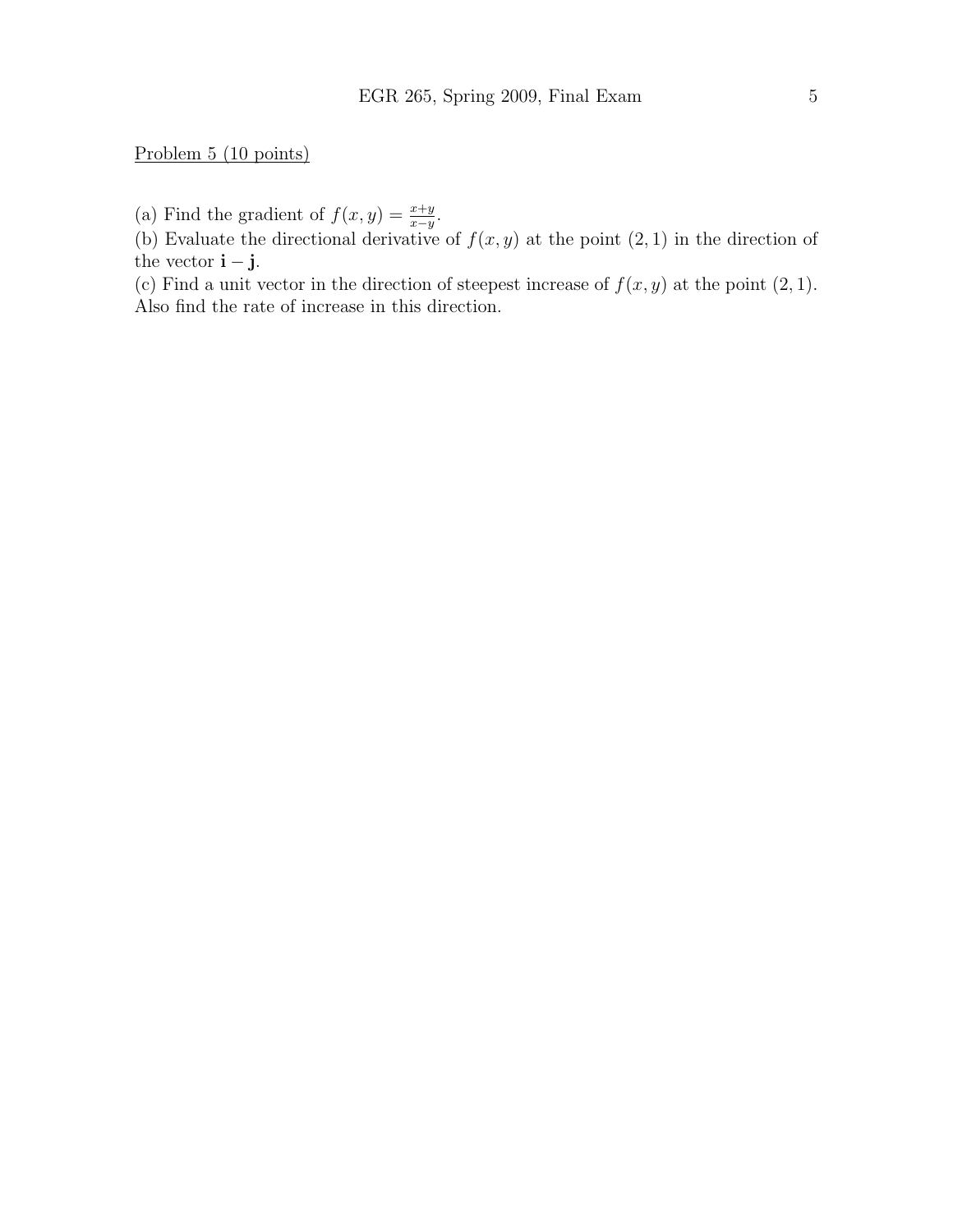Problem 6 (8 points)

Determine the equation of the tangent plane to the level surface  $\ln x + \cos y + xz^3 = 8$ at the point  $(1, \pi/2, 2)$ .

Problem 7 (8 points)

Find the line integral

$$
\int_C \sqrt{1+4y^2} \, ds,
$$

where C is the curve parameterized by  $x = \ln t$ ,  $y = t^2/2$ ,  $1 \le t \le 2$ .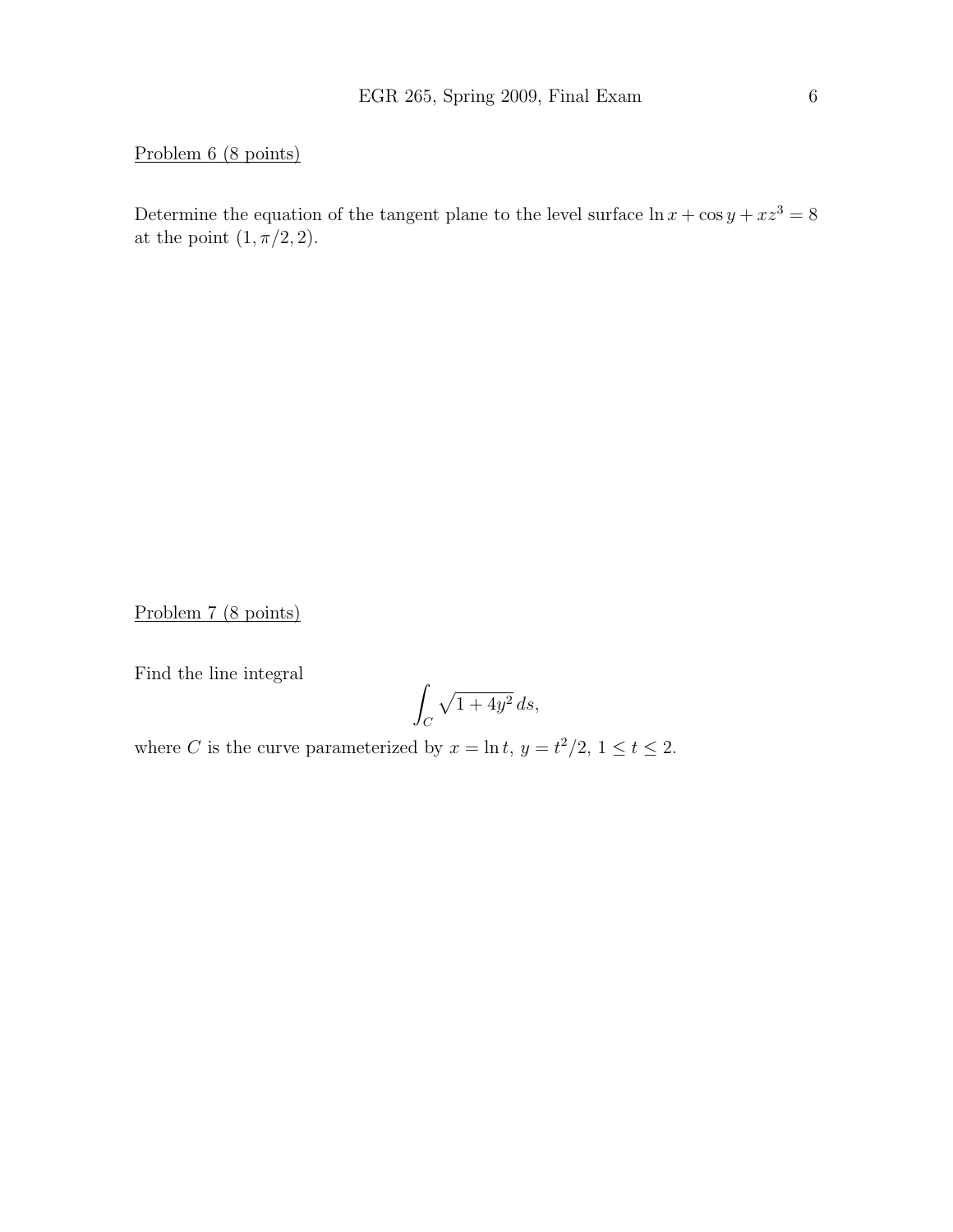### Problem 8 (12 points)

(a) Show that the force field  $F(x, y) = e^{y}i + xe^{y}j$  is conservative and find a potential function  $\phi(x, y)$  for it.

(b) Find the work done by the force field F from part (a) along the curve  $x(t) = \cos t$ ,  $y = \sin t, 0 \le t \le \pi/2.$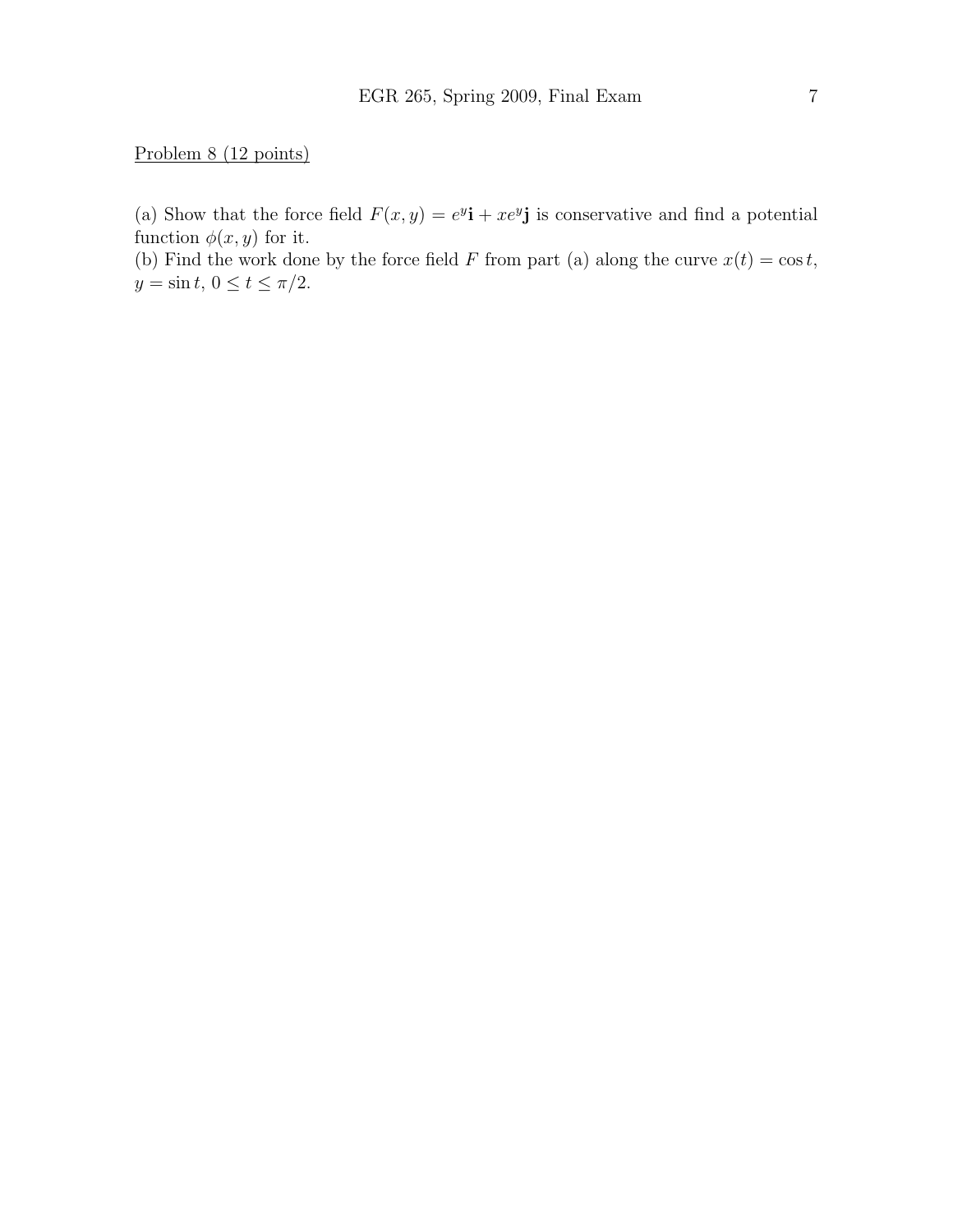#### Problem 9 (10 points)

A lamina of constant density  $\rho(x, y) = 1$  lies between the lines  $y = 0$ ,  $x = 0$  and  $y = 2 - 2x$ .

(a) Find the lamina's mass without doing an integration.

(b) Find the center of mass of the lamina.

Problem 10 (10 points)

Find the double integral of the function  $f(x, y) = e^{x^2+y^2}$  over the region in the xy-plane which is bounded by the circles  $r = 1$  and  $r = 2$  and lies above the x-axis.